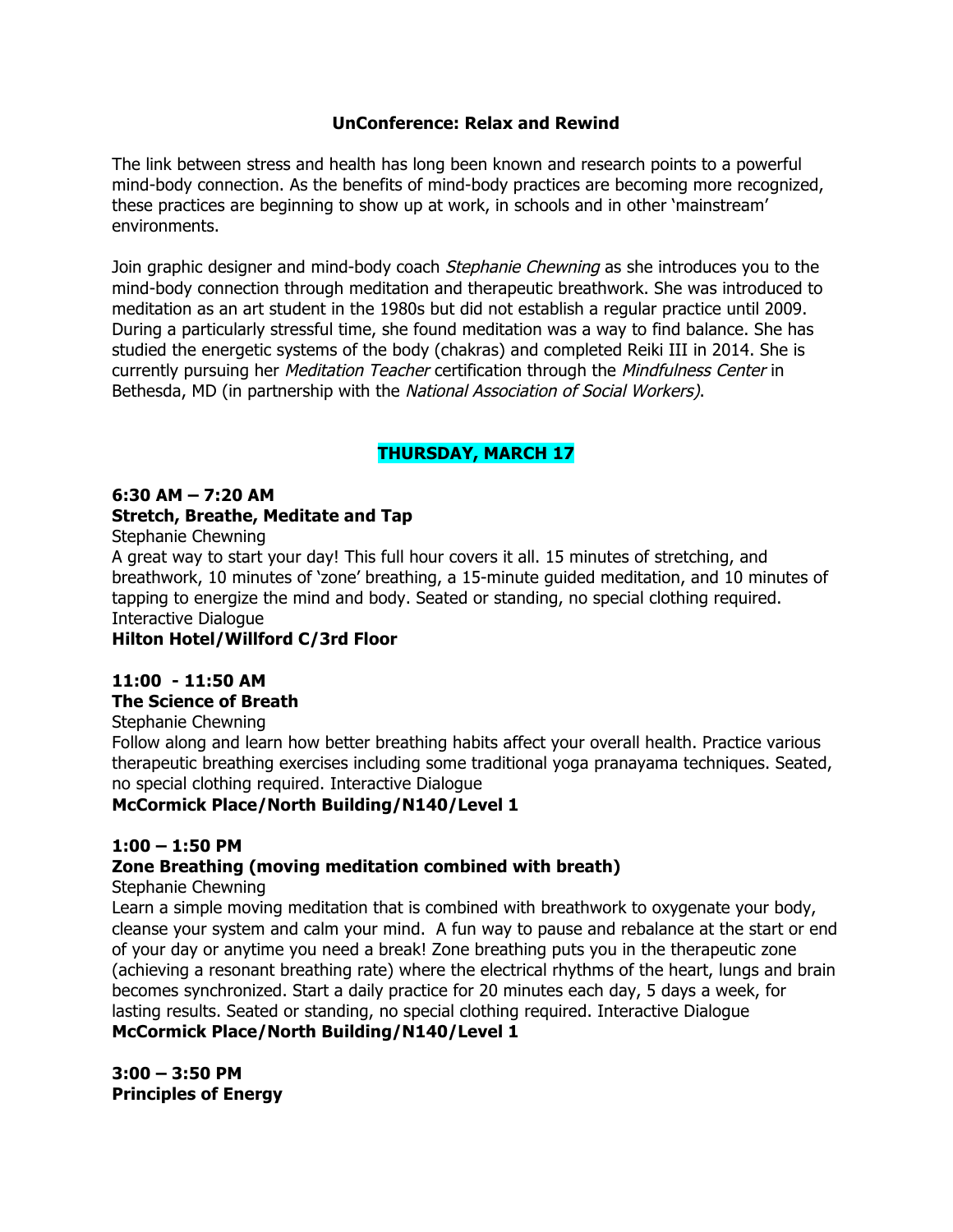Stephanie Chewning

Understanding what energy is and how it works is the first step to understanding your health and the life that you have created. Learn how your thoughts and emotions affect your health and how to practice a few Reiki self-healing techniques. Understand why meditation goes handin-hand with energy work and see how to connect with the energy through your breath. Seated or standing, no special clothing required. Interactive Dialogue

### **McCormick Place/North Building/N140/Level 1**

### **FRIDAY, MARCH 18**

#### **6:30 AM – 7:20 AM**

### **Stretch, Breathe, Meditate and Tap**

Stephanie Chewning

A great way to start your day! This full hour covers it all. 15 minutes of stretching, and breathwork, 10 minutes of 'zone' breathing, a 15-minute guided meditation, and 10 minutes of tapping to energize the mind and body. Seated or standing, no special clothing required. Interactive Dialogue

### **Hilton Hotel/Willford C/3rd Floor**

#### **9:00 – 9:50 AM**

### **Intro to Meditation: Mindfulness in the Classroom**

Stephanie Chewning

Learn the general purposes and different types of meditation. Sit back and relax as you are guided through a Mindfulness meditation with a focus on the body, breath, thoughts and environment. A good entryway into meditation, the objective of mindfulness meditation is not to stop thought, or create an altered state, but to be mindful of the moment. Seated, no special clothing required. Interactive Dialogue

### **McCormick Place/North Building/N140/Level 1**

### **12:00 – 12:50 PM**

### **Intro to Meditation: Mantra**

#### Stephanie Chewning

Learn the general purposes of meditation and the different types of meditation. Sit back and relax as you are guided through a Mantra meditation. Mantra meditations calm the mind by focusing on a word (mantra) or phrase. As your thoughts come you gently release them and return to the mantra. Seated, no special clothing required. Interactive Dialogue

### **McCormick Place/North Building/N140/Level 1**

### **2:00 – 2:50 PM**

### **Intro to Meditation: Cellular Healing**

#### Stephanie Chewning

Learn the general purposes of meditation and the different types of meditation. Sit back and relax as you are guided through a Cellular Healing meditation. This guided meditation will take you into the vast inner world of your body's cellular structure. Seated, no special clothing required. Interactive Dialogue

### **McCormick Place/North Building/N140/Level 1**

### **SATURDAY, MARCH 19**